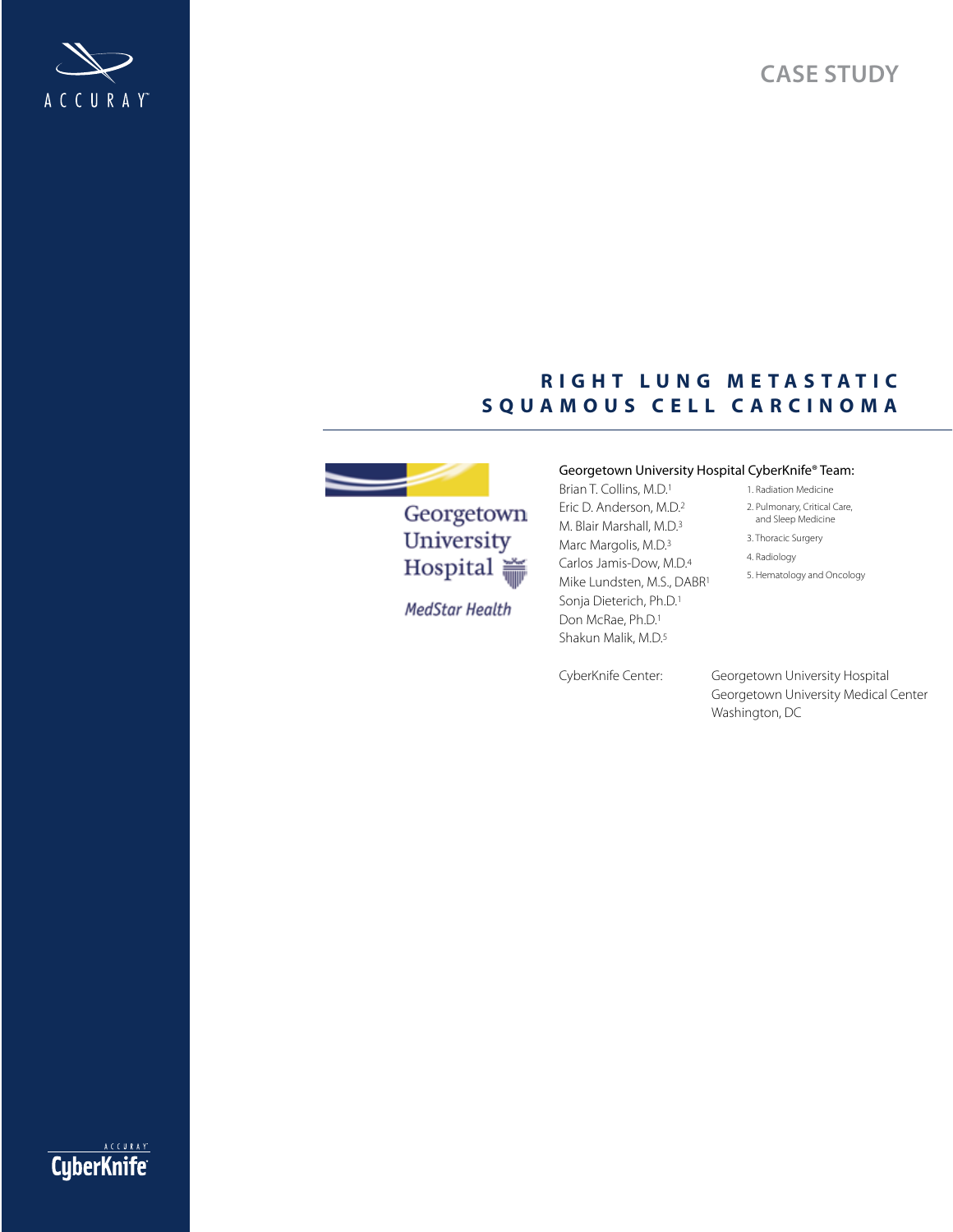| <b>DEMOGRAPHICS</b> |  |  |  |
|---------------------|--|--|--|
|                     |  |  |  |

**sex:** Male **age:** 53 years **Histology:** Squamous Cell Carcinoma

# **clinical historY**

**Referred by:** Multidisciplinary Thoracic Onocology Team **Previous Treatment:** Surgery, Conventional Radiation Therapy and Chemotherapy

#### **case history**

This case study reports on the first lung cancer patient treated at the Georgetown University Hospital using the Synchrony® Respiratory Motion Tracking System. This 53-year-old male patient had a solitary metastasis in the upper lobe of the right lung, of maximum dimension 3 cm and volume 11 cc. The primary disease was an esophageal squamous cell carcinoma which was treated with conventional chemoradiation and surgery. A subsequent nodule in the right lung was treated with a lobectomy of the right middle lobe. The patient refused surgery for the second lung metastasis, and following evaluation by the Multidisciplinary Thoracic Oncology Team was sent for treatment with the CyberKnife® System.



*Pre-treatment CT scan, showing the 3-cm right lung lesion with fiducial markers in place.*

#### **CyberKnife Treatment Rationale**

Radical surgery provides an effective standard therapy for early stage non-small cell lung cancer (NSCLC), but medical suitability for surgery and postoperative morbidity are significant problems. Traditional radiation therapy has met with limited success, as evidenced by poor local control and significant pulmonary toxicity. Stereotactic radiosurgery has recently been shown to offer promising results in these cases,<sup>1</sup> and previous application of the CyberKnife System to this treatment has been reported.2,3



*Pre-treatment AP radiograph showing the lesion and implanted fiducial markers.*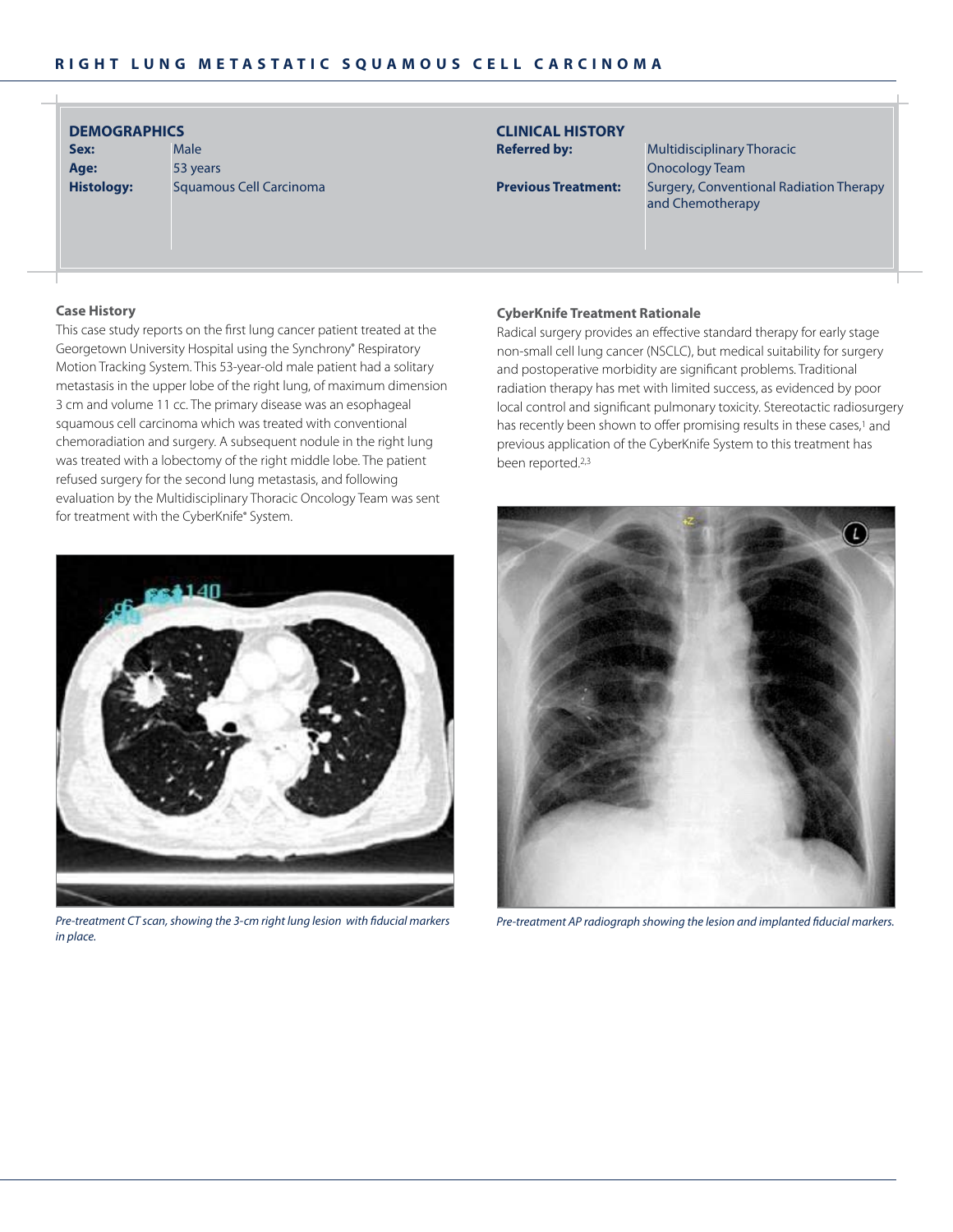| <b>TREATMENT DETAILS</b> |                  |
|--------------------------|------------------|
| <b>Tumor Volume:</b>     | 11 <sub>cc</sub> |

**imaging Technique(s): Rx Dose & Isodose: Conformality Index: Number of Beams:** 

| 11 cc       |
|-------------|
| CT          |
| 45 Gy to 85 |
| 1.39        |
| 138         |

Path Template: 900\_1000 body **Tracking Method:** 6D fiducial tracking **collimator(s):** 25 mm

**Fractions / Treatment Time:** 3 / 90 minutes per fraction

#### **Planning Process and goals**

Three gold fiducials were placed within the tumor under CT guidance during an outpatient procedure without complication. Two weeks later a treatment planning CT scan was performed using a manual breath-hold technique. The patient was positioned supine with a vacuum-formed custom immobilization device. A treatment plan was developed to conformally cover a planning target volume (PTV) which included the gross tumor volume plus a 5-mm margin for potential clinical and technical uncertainty. The plan was generated using inverse planning and resulted in 138 treatment beams. A dose of 3 x 15 Gy was prescribed to the 85% isodose line, and delivered over one week.



*Pre-treatment AP radiograph showing the lesion and implanted fiducial markers. The 138-beam treatment plan – showing non-coplanar and non-isocentric geometry.*

#### **treatment Delivery**

The patient was treated using the CyberKnife® System with the Synchrony® Respiratory Tracking System. The patient breathed normally during treatment and the tumor movement was compensated for in real-time by motion of the CyberKnife System. This compensation is based on the correlation between continuously monitored surface markers, and X-ray images of the tumor acquired between each treatment beam, which enables dynamic stereotactic radiosurgery to be performed. Each treatment, including set-up time, lasted about 90 minutes, and was performed as an outpatient procedure.



*Dose-Volume Histogram, showing uniform coverage of the PTV with sparing of lung tissue.*